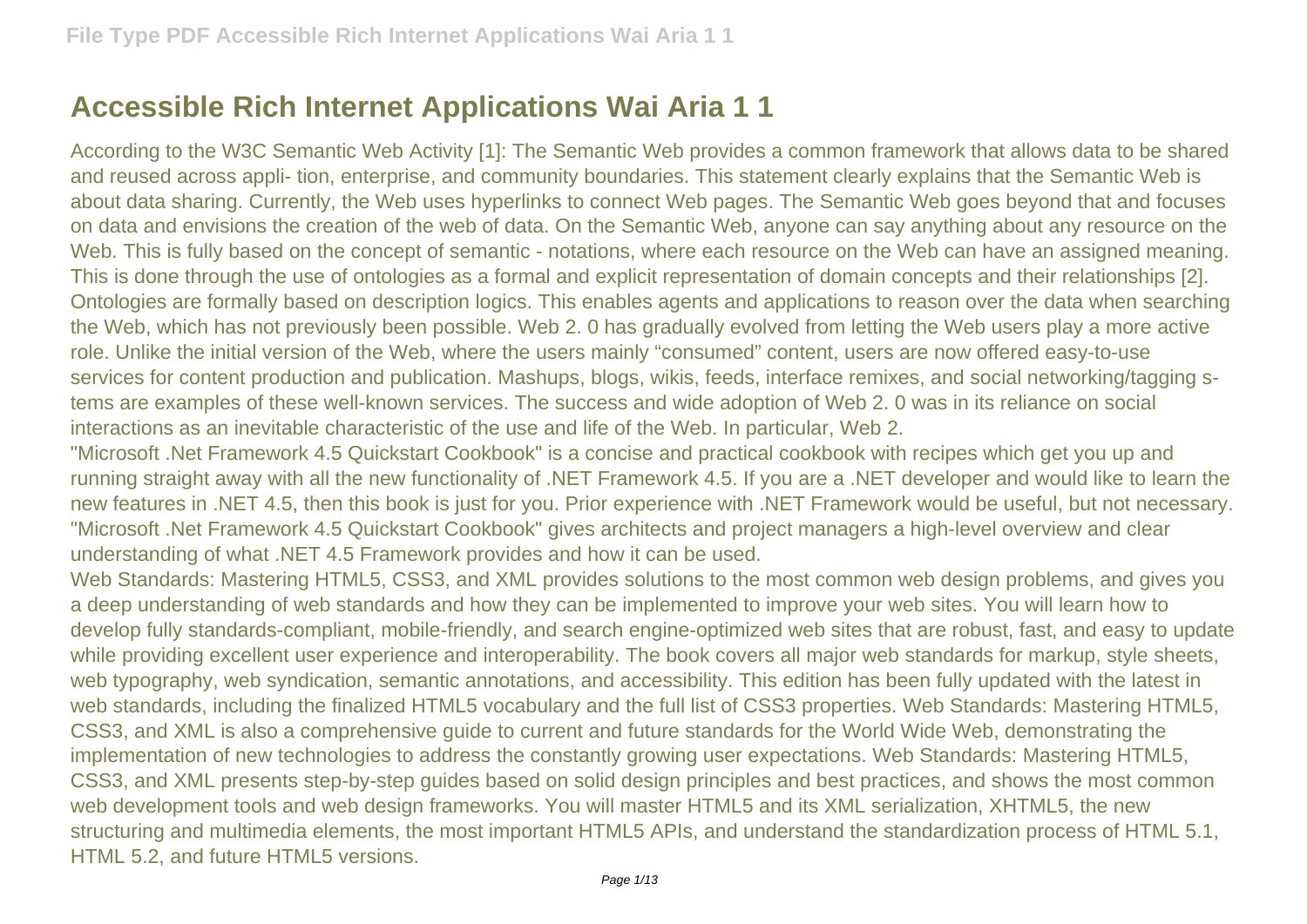E-learning enables students to pace their studies according to their needs, making learning accessible to (1) people who do not have enough free time for studying - they can program their lessons according to their available schedule; (2) those far from a school (geographical issues), or the ones unable to attend classes due to some physical or medical restriction. Therefore, cultural, geographical and physical obstructions can be removed, making it possible for students to select their path and time for the learning course. Students are then allowed to choose the main objectives they are suitable to fulfill. This book regards E-learning challenges, opening a way to understand and discuss questions related to long-distance and lifelong learning, E-learning for people with special needs and, lastly, presenting case study about the relationship between the quality of interaction and the quality of learning achieved in experiences of E-learning formation.

The two volumes LNCS 10249 and 10250 constitute the refereed proceedings of the 14th International Semantic Web Conference, ESWC 2017, held in Portorož, Slovenia. The 51 revised full papers presented were carefully reviewed and selected from 183 submissions. In addition, 10 PhD papers are included, selected out of 14 submissions. The papers are organized in the following tracks: semantic data management, big data, and scalability; linked data; machine learning; mobile web, sensors, and semantic streams; natural language processing and information retrieval; vocabularies, schemas, and ontologies; reasoning; social web and web science; semantic web and transparency; in use and industrial track; and PhD symposium.

Never before have the civil rights of people with disabilities aligned so well with developments in information and communication technology. The center of the technology revolution is the Internet, which fosters unprecedented opportunities for engagement in democratic society. The Americans with Disabilities Act likewise is helping to ensure equal participation in society by people with disabilities. Globally, the Convention on the Rights of Persons with Disabilities further affirms that persons with disabilities are entitled to the full and equal enjoyment of fundamental personal freedoms. This book is about the lived struggle for disability rights, with a focus on Web equality for people with cognitive disabilities, such as intellectual disabilities, autism, and print-related disabilities. The principles derived from the right to the Web - freedom of speech and individual dignity - are bound to lead toward full and meaningful involvement in society for persons with cognitive and other disabilities.

Understand the realities of modern web accessibility and what considerations should be made to include everyone. There are hundreds of millions of people who are being left out every single day on the web due to disability or circumstance. The purpose of web accessibility is to remove barriers and bring the information, services, and functionality of the web to as many people as possible so they can be included in this global community. This book makes the topic of web accessibility as approachable as possible to help every web professional become an accessibility advocate at their companies, on their projects, and in their communities. This discussion will go beyond the buzzword to explore the impact our designs and decisions have on real people, along with the ethical, legal, and financial incentives for accessibility prioritization. For those who are ready to get started the book covers tools and techniques for testing websites or web applications for conformance to the Web Content Accessibility Guidelines. Because we very rarely work in a vacuum the book also covers how to educate your team or company management on web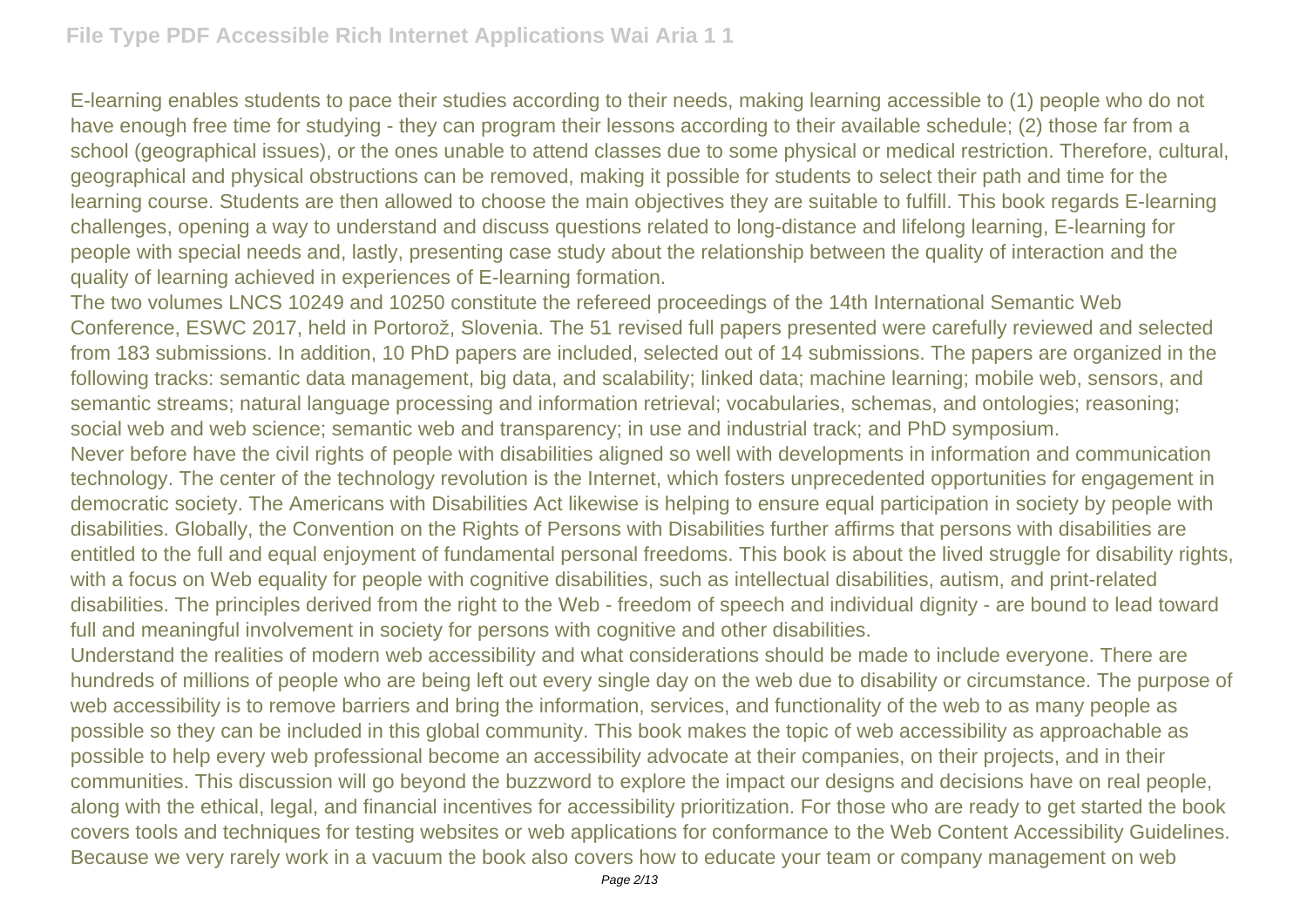accessibility as well as persuading them to invest time and money in accessibility. For those looking to start an accessibility practice at their company – or simply to ensure that nothing slips through the cracks – the book includes a guide to creating your very own accessibility action plan. Having a well-documented plan of action is an essential step in the long-term success of any initiative. Get started with web accessibility using Approachable Accessibility today. What You'll Learn Discover various ways that website design can exclude or even harm users Gain an understanding of the Web Content Accessibility Guidelines (WCAG) 2.1 Put together an accessibility action plan for your organization Explore tools and techniques for evaluating your existing websites Who This Book Is For Web designers and developers who want to know more about web accessibility or just want to know how to get started; tech leaders who need help building an accessibility practice or convincing their company to invest in web accessibility; project managers and owners making scope decisions for a project.

Covering key areas of evaluation and methodology, client-side applications, specialist and novel technologies, along with initial appraisals of disabilities, this important book provides comprehensive coverage of web accessibility. Written by leading experts in the field, it provides an overview of existing research and also looks at future developments, providing a much deeper insight than can be obtained through existing research libraries, aggregations, or search engines.

The 13th International Conference on Human–Computer Interaction, HCI Inter- tional 2009, was held in San Diego, California, USA, July 19–24, 2009, jointly with the Symposium on Human Interface (Japan) 2009, the 8th International Conference on Engineering Psychology and Cognitive Ergonomics, the 5th International Conference on Universal Access in Human-Computer Interaction, the Third International Conf- ence on Virtual and Mixed Reality, the Third International Conference on Internatialization, Design and Global Development, the Third International Conference on Online Communities and Social Computing, the 5th International Conference on Augmented Cognition, the Second International Conference on Digital Human Mod- ing, and the First International Conference on Human Centered Design. A total of 4,348 individuals from academia, research institutes, industry and gove- mental agencies from 73 countries submitted contributions, and 1,397 papers that were judged to be of high scientific quality were included in the program. These papers - dress the latest research and development efforts and highlight the human aspects of the design and use of computing systems. The papers accepted for presentation thoroughly cover the entire field of human–computer interaction, addressing major advances in knowledge and effective use of computers in a variety of application areas.

This book constitutes the refereed proceedings of the Third International Workshop on Chatbot Research and Design, CONVERSATIONS 2019, held in Amsterdam, The Netherlands, in November 2019. The 18 revised full papers presented in this volume were carefully reviewed and selected from 31 submissions. The papers are grouped in the following topical sections: user and communication studies user experience and design, chatbots for collaboration, chatbots for customer service, and chatbots in education.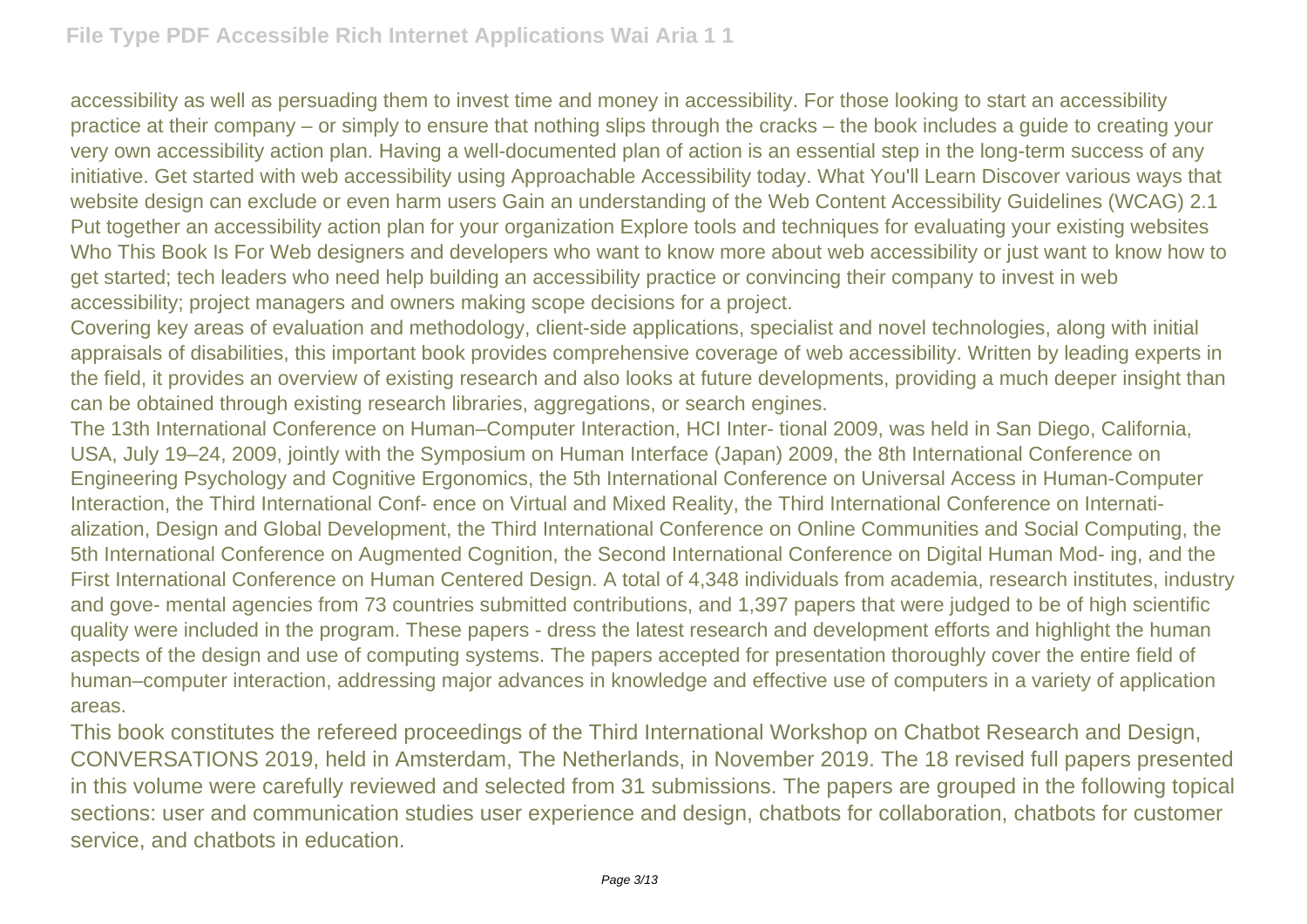When digital content and technologies are designed in a way that is inaccessible for persons with disabilities, they are locked out of commerce, education, employment, and access to government information. In developing areas of the world, as new technical infrastructures are being built, it is especially important to ensure that accessibility is a key design goal. Unfortunately, nearly all research on Information and Communication Technology (ICT) accessibility and innovation for persons with disabilities-whether from the legal, technical, or development fields-has focused on developed countries, with very little being written about developing world initiatives. Accessible Technology and the Developing World aims to change this, by bringing increased attention to ICT accessibility in developing areas. This book brings together a unique combination of contributors with diverse disciplinary backgrounds, including authors from well-known non-governmental organizations, significant United Nations entities, and universities in both the developing and developed world. Together, they present a unique and much needed review of this critical and growing area of work, and primarily address three core themes - the lack of attention given to innovations taking place in the developing world, the need to ensure that infrastructures in the Global South do not present barriers to people with disabilities, and the need to exercise caution when applying techniques from the Global North to the Global South that won't transfer effectively. This book will be of use to researchers in the fields of civil rights, development studies, disability rights, disability studies, human-computer interaction and accessibility, human rights, international law, political science, and universal design. The two-volume set LNCS 10896 and 10897 constitutes the refereed proceedings of the 16th International Conference on Computers Helping People with Special Needs, ICCHP 2018, held in Linz, Austria, in July2018. The 101 revised full papers and 78 short papers presented were carefully reviewed and selected from 356 submissions. The papers are organized in the following topical sections: Web accessibility in the connected world; accessibility and usability of mobile platforms for people with disabilities and elderly persons: design, development and engineering; accessible system/information/document design; accessible e-learning - e-learning for accessibility/AT; personalized access to TV, film, theatre, and music; digital games accessibility; accessibility and usability of self-service terminals, technologies and systems; universal learning design; motor and mobility disabilities: AT, HCI, care; empowerment of people with cognitive disabilities using digital technologies; augmented and alternative communication (AAC), supported speech; Art Karshmer lectures in access to mathematics, science and engineering; environmental sensing technologies for visual impairment; 3D printing in the domain of assistive technologies (AT) and do it yourselves (DIY) AT; tactile graphics and models for blind people and recognition of shapes by touch; access to artworks and its mediation by and for visually impaired people; digital navigation for people with visual impairments; low vision and blindness: human computer interaction; future perspectives for aging well: AAL tools, products, devices; mobile healthcare and m-health apps for people with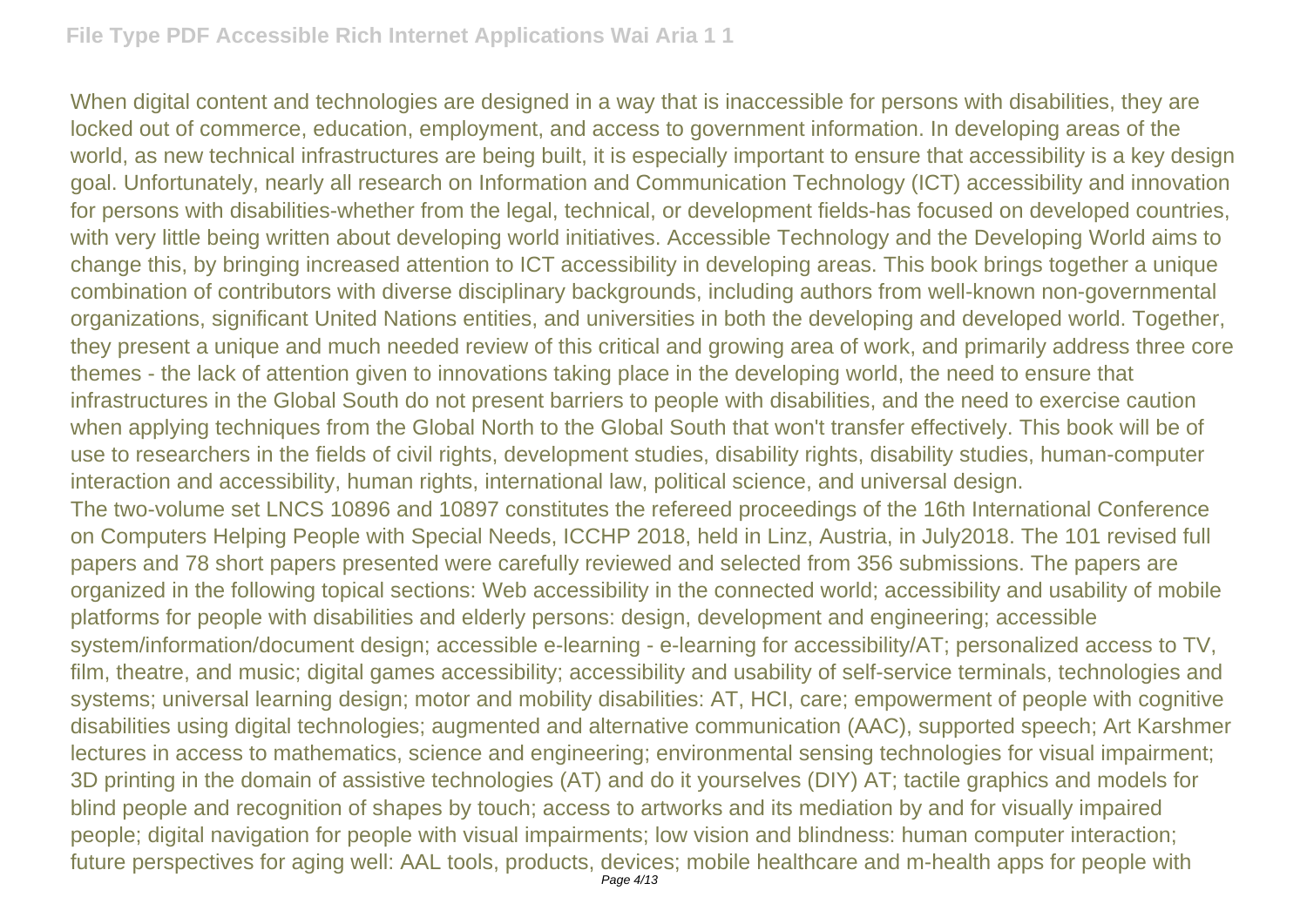disabilities; and service and information provision.

Ever notice that—in spite of their pervasiveness—designing web applications is still challenging? While their benefits motivate their creation, there are no well-established guidelines for design. This often results in inconsistent behaviors and appearances, even among web applications created by the same company. Design patterns for web applications, similar in concept to those for web sites and software design, offer an effective solution. In Web Application Design Patterns, Pawan Vora documents design patterns for web applications by not only identifying design solutions for user interaction problems, but also by examining the rationale for their effectiveness, and by presenting how they should be applied. Design interfaces faster, with a better rationale for the solutions you choose. Learn from over more than 100 patterns, with extensive annotation on use and extension. Take a short-cut into understanding the industry with more than 500 full-color screenshots.

With contributions from researchers, educators, and practitioners from across a range of fields, this volume will be an important resource for library professionals in all types of libraries as well as a reference for researchers and educators about the efforts, challenges and opportunities related to the inclusive future of libraries.

Provides information on Web development for multiple devices, covering such topics as structure and semantics, device APIs, multimedia, and Web apps.

The book is the follow-up to its predecessor "Automation, Communication and Cybernetics in Science and Engineering 2009/2010" and includes a representative selection of all scientific publications published between 07/2011 and 06/2012 in various books, journals and conference proceedings by the researchers of the following institute cluster: IMA - Institute of Information Management in Mechanical Engineering ZLW - Center for Learning and Knowledge Management IfU - Associated Institute for Management Cybernetics Faculty of Mechanical Engineering, RWTH Aachen University Innovative fields of application, such as cognitive systems, autonomous truck convoys, telemedicine, ontology engineering, knowledge and information management, learning models and technologies, organizational development and management cybernetics are presented.

Describes how to use such standards-based technologies as XHTML, CSS, and Ajax to develop a variety of Web applications and devices.

Complete blindness -- Visual accessibility : other types -- Audio accessibility -- Physical accessibility -- Cognitive disabilities -- Selling accessibility -- Additional resources.

Do you want to build web pages, but have no previous experience? This friendly guide is the perfect place to start. You'll begin at square one, learning how the Web and web pages work, and then steadily build from there. By the end of the Page 5/13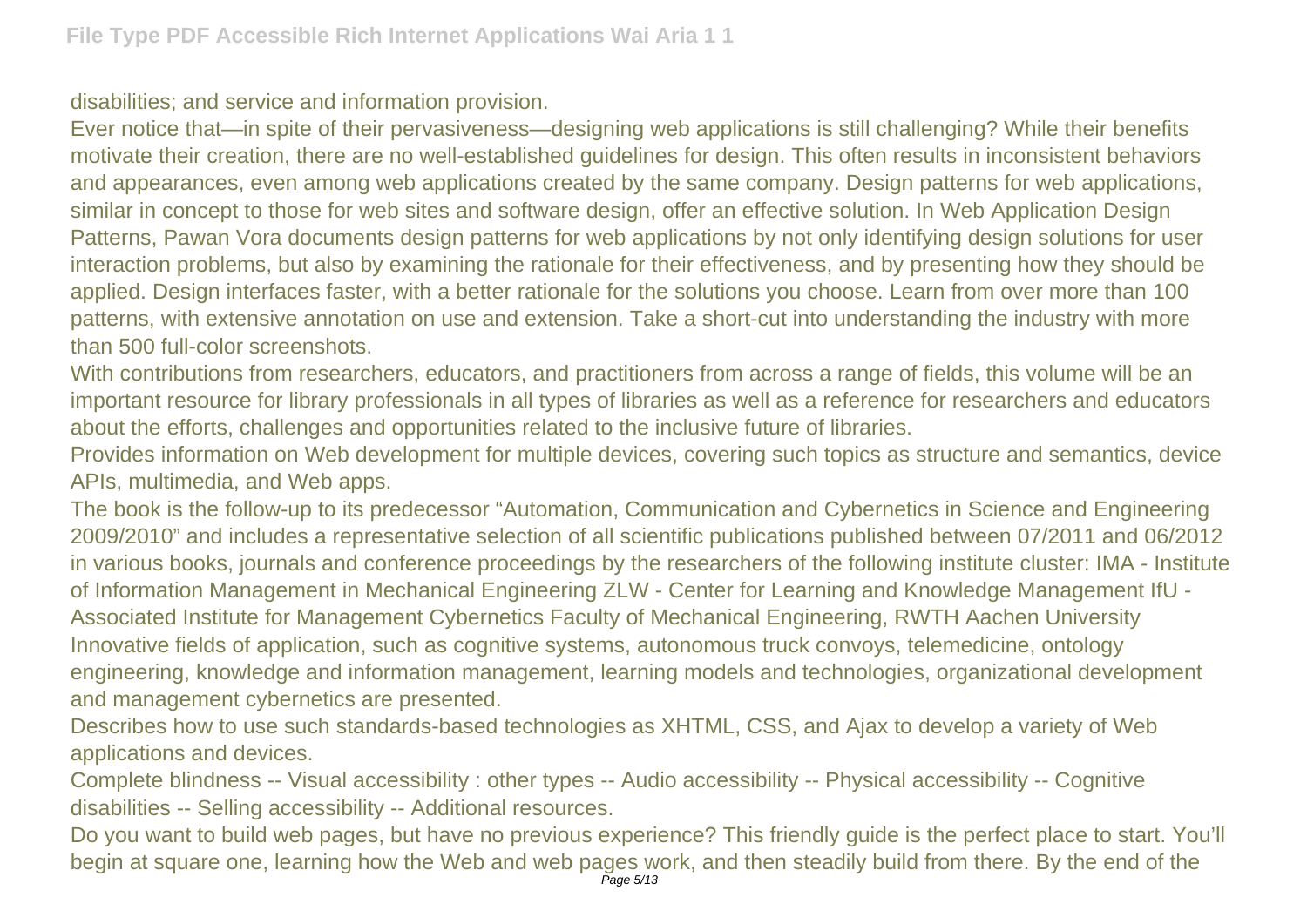book, you'll have the skills to create a simple site with multi-column pages that adapt for mobile devices. Learn how to use the latest techniques, best practices, and current web standards—including HTML5 and CSS3. Each chapter provides exercises to help you to learn various techniques, and short quizzes to make sure you understand key concepts. This thoroughly revised edition is ideal for students and professionals of all backgrounds and skill levels, whether you're a beginner or brushing up on existing skills. Build HTML pages with text, links, images, tables, and forms Use style sheets (CSS) for colors, backgrounds, formatting text, page layout, and even simple animation effects Learn about the new HTML5 elements, APIs, and CSS3 properties that are changing what you can do with web pages Make your pages display well on mobile devices by creating a responsive web design Learn how JavaScript works—and why the language is so important in web design Create and optimize web graphics so they'll download as quickly as possible The HTML and CSS Workshop equips you with the practical knowledge to create modern responsive websites. From mastering simple HTML markup and CSS tags, through to integrating media queries and animations to create a rich, engaging user experience, you'll build your skills with the help of hands-on examples and activities. Most websites have missing or inadequate accessibility, costing organizations billions in lawsuits and lost revenue every year, and those responsible for designing and building those websites often lack the knowledge to help. But, there is a way to design and build accessible websites and develop in-house knowledge at the same time, and Thinking About Web Accessibility can show you how. In this easy-to-follow guide, user interface and web accessibility expert H Robert King draws on his vast experience creating interfaces for hundreds of millions of users across the globe, and identifies both stumbling blocks to avoid and stepping stones on the path to take as he shows you why you're missing out on revenue

## and how to fix it.

The four-volume set LNCS 8513-8516 constitutes the refereed proceedings of the 8th International Conference on Universal Access in Human-Computer Interaction, UAHCI 2014, held as part of the 16th International Conference on Human-Computer Interaction, HCII 2014, held in Heraklion, Crete, Greece in June 2014, jointly with 14 other thematically similar conferences. The total of 1476 papers and 220 posters presented at the HCII 2014 conferences was carefully reviewed and selected from 4766 submissions. These papers address the latest research and development efforts and highlight the human aspects of design and use of computing systems. The papers thoroughly cover the entire field of human-computer interaction, addressing major advances in knowledge and effective use of computers in a variety of application areas. The total of 251 contributions included in the UAHCI proceedings were carefully reviewed and selected for inclusion in this four-volume set. The 60 papers included in this volume are organized in the following topical sections: web accessibility; design for all in the built environment; global access infrastructures and user experiences in universal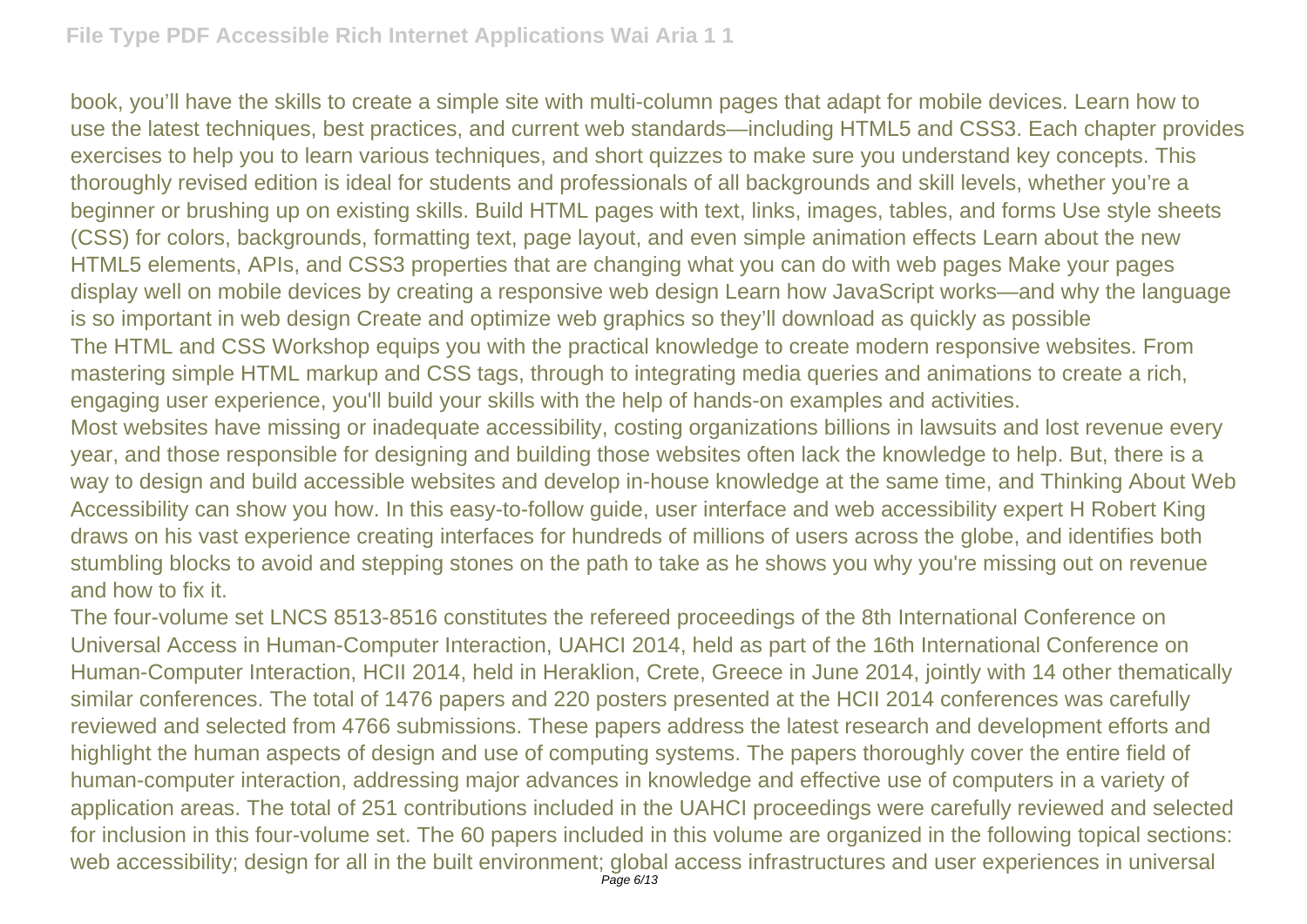## access.

Ensuring Digital Accessibility through Process and Policy provides readers with a must-have resource to digital accessibility from both a technical and policy perspective. Inaccessible digital interfaces and content often lead to forms of societal discrimination that may be illegal under various laws. This book is unique in that it provides a multi-disciplinary understanding of digital accessibility. The book discusses the history of accessible computing, an understanding of why digital accessibility is socially and legally important, and provides both technical details (interface standards, evaluation methods) and legal details (laws, lawsuits, and regulations). The book provides real-world examples throughout, highlighting organizations that are doing an effective job with providing equal access to digital information for people with disabilities. This isn't a book strictly about interface design, nor is it a book strictly about law. For people who are charged with implementing accessible technology and content, this book will serve as a one-stop guide to understanding digital accessibility, offering an overview of current laws, regulations, technical standards, evaluation techniques, as well as best practices and suggestions for implementing solutions and monitoring for compliance. This combination of skills from the three authors—law, technical, and research, with experience in both corporate, government, and educational settings, is unique to this book, and does not exist in any other book about any aspect of IT accessibility. The authors' combination of skills marks a unique and valuable perspective, and provides insider knowledge on current best practices, corporate policies, and technical instructions. Together, we can ensure that the world of digital information is open to all users. Learn about the societal and organizational benefits of making information technology accessible for people with disabilities Understand the interface guidelines, accessibility evaluation methods, and compliance monitoring techniques, needed to ensure accessible content and technology. Understand the various laws and regulations that require accessible technology Learn from case studies of organizations that are successfully implementing accessibility in their technologies and digital content

A revised and updated edition offers comprehensive coverage of ECMAScript 5 (the new JavaScript language standard) and also the new APIs introduced in HTML5, with chapters on functions and classes completely rewritten and updated to match current best practices and a new chapter on language extensions and subsets

Harness the latest capabilities of HTML5 and CSS to create a single UI that works flawlessly on mobile phones, tablets, and desktops — plus everything in-between Key Features Understand what responsive web design is and its significance for modern web development Explore the latest developments in responsive web design including variable fonts, CSS Scroll Snap, and more Get to grips with the uses and benefits of the new CSS Grid layout Book Description Responsive Web Design with HTML5 and CSS, Third Edition is a renewed and extended version of one of the most comprehensive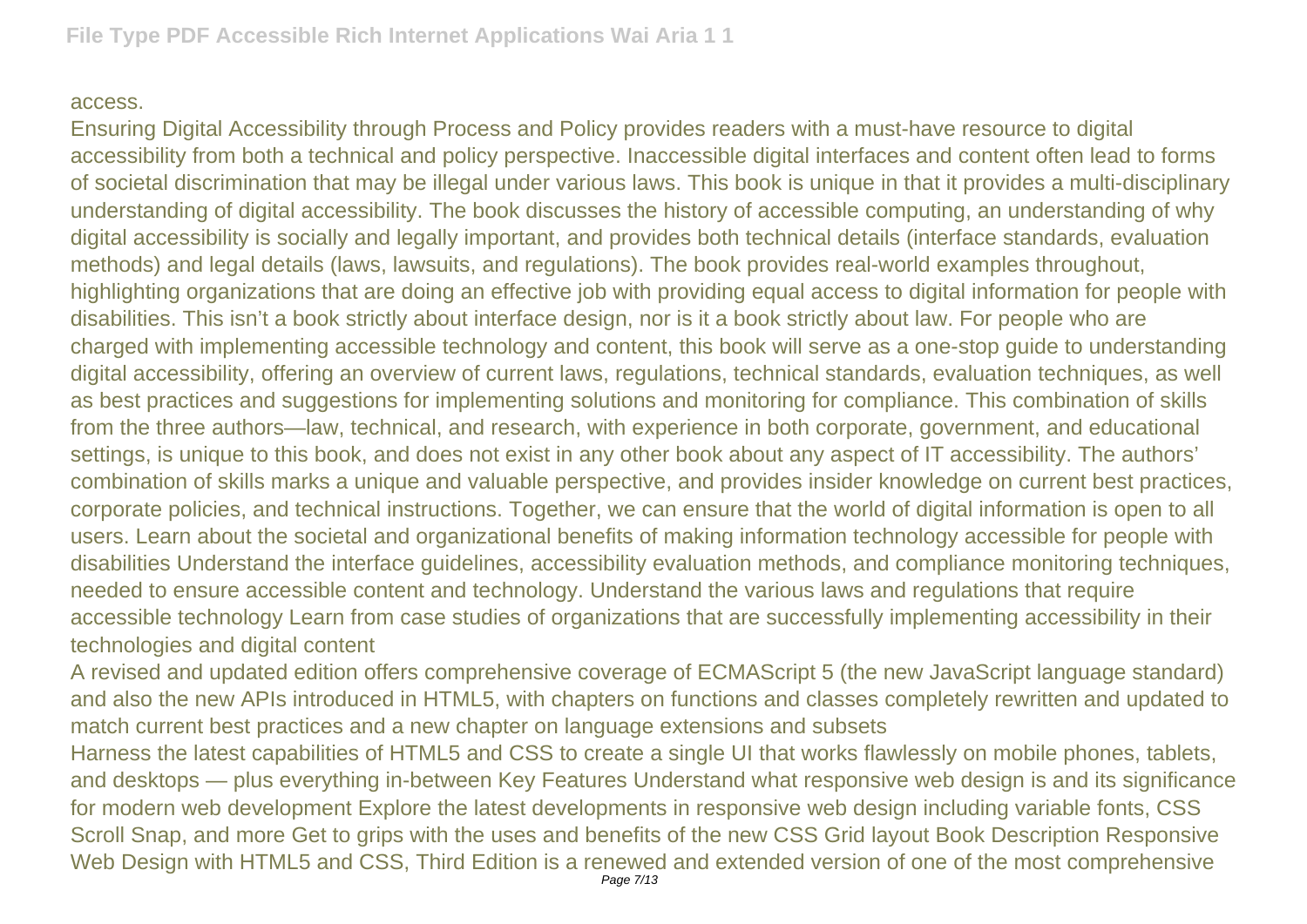and bestselling books on the latest HTML5 and CSS tools and techniques for responsive web design. Written in the author's signature friendly and informal style, this edition covers all the newest developments and improvements in responsive web design including better user accessibility, variable fonts and font loading, CSS Scroll Snap, and much, much more. With a new chapter dedicated to CSS Grid, you will understand how it differs from the Flexbox layout mechanism and when you should use one over the other. Furthermore, you will acquire practical knowledge of SVG, writing accessible HTML markup, creating stunning aesthetics and effects with CSS, applying transitions, transformations, and animations, integrating media queries, and more. The book concludes by exploring some exclusive tips and approaches for front-end development from the author. By the end of this book, you will not only have a comprehensive understanding of responsive web design and what is possible with the latest HTML5 and CSS, but also the knowledge of how to best implement each technique. What you will learn Integrate CSS media queries into your designs; apply different styles to different devices Load different sets of images depending upon screen size or resolution Leverage the speed, semantics, and clean markup of accessible HTML patterns Implement SVGs into your designs to provide resolution-independent images Apply the latest features of CSS like custom properties, variable fonts, and CSS Grid Add validation and interface elements like date and color pickers to HTML forms Understand the multitude of ways to enhance interface elements with filters, shadows, animations, and more Who this book is for Are you a full-stack developer who needs to gem up on his front-end skills? Perhaps you work on the front-end and you need a definitive overview of all modern HTML and CSS has to offer? Maybe you have done a little website building but you need a deep understanding of responsive web designs and how to achieve them? This is a book for you! All you need to take advantage of this book is a working understanding of HTML and CSS. No JavaScript knowledge is needed. It is a great pleasure to share with you the Springer CCIS 112 proceedings of the Third World Summit on the Knowledge Society––WSKS 2010––that was organized by the International Scientific Council for the Knowledge Society, and supported by the Open Research Society, NGO, (http://www.open-knowledge-society.org) and the Int- national Journal of the Knowledge Society Research, (http://www.igi-global.com/ijksr), and took place in Aquis Corfu Holiday Palace Hotel, on Corfu island, Greece, September 22–24, 2010. The Third World Summit on the Knowledge Society (WSKS 2010) was an inter- tional scientific event devoted to promoting the dialogue on the main aspects of the knowledge society towards a better world for all. The multidimensional economic and social crisis of the last couple years brings to the fore the need to discuss in depth new policies and strategies for a human-centric developmental process in the global c- text. This annual summit brings together key stakeholders of knowledge society dev- opment worldwide, from academia, industry, government, policy makers, and active citizens to look at the impact and prospects of it information technology, and the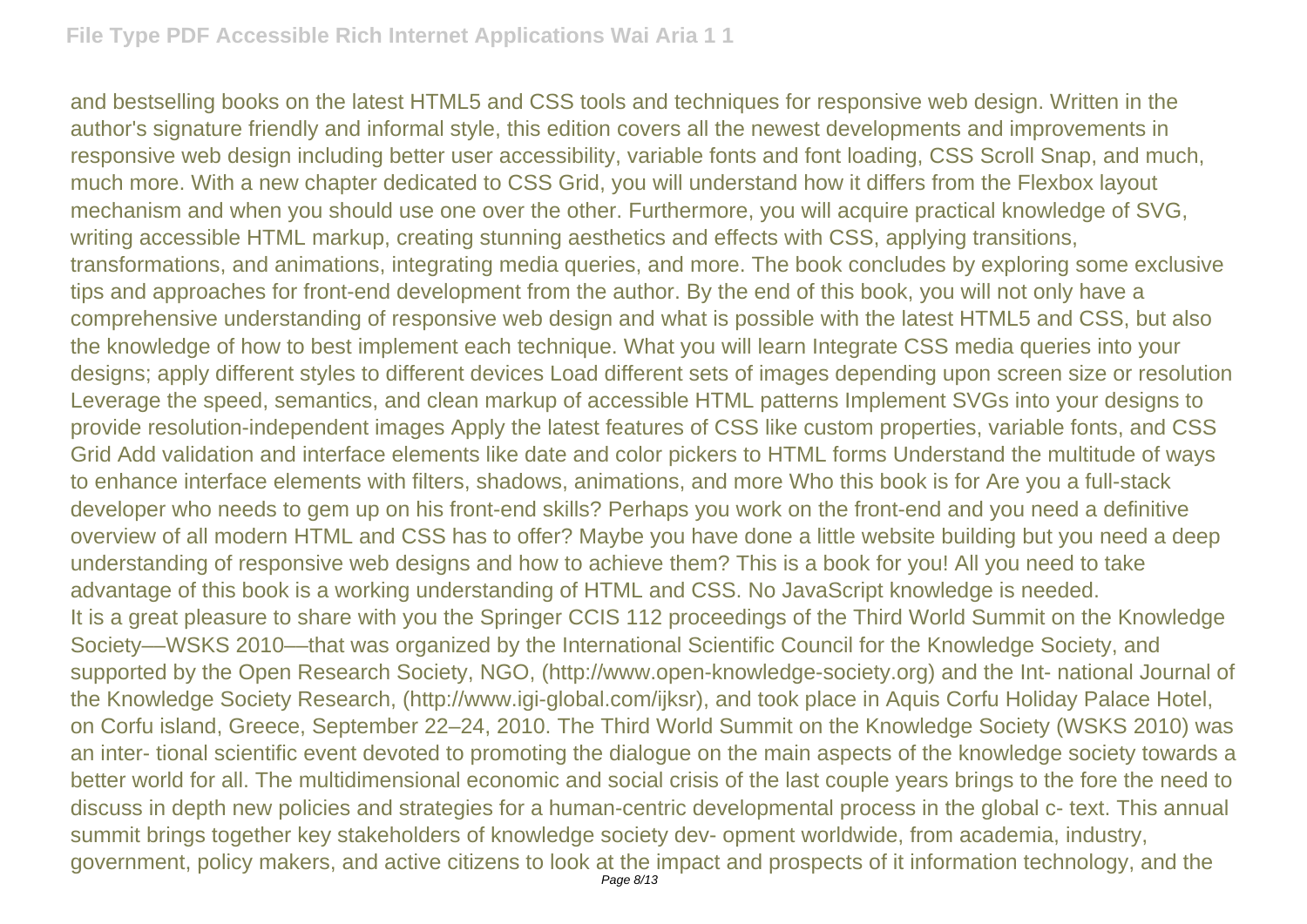knowledge-based era it is creating, on key facets of living, working, learning, innovating, and collaborating in today's hyper-complex world.

Of all the Ajax-specific frameworks that have popped up in recent years, one clearly stands out as the industrial strength solution. Dojo is not just another JavaScript toolkit—it's the JavaScript toolkit—and Dojo: The Definitive Guide demonstrates how to tame Dojo's extensive library of utilities so that you can build rich and responsive web applications like never before. Dojo founder Alex Russell gives a foreword that explains the "why" of Dojo and of this book. Dojo provides an end-to-end solution for development in the browser, including everything from the core JavaScript library and turnkey widgets to build tools and a testing framework. Its vibrant open source community keeps adding to Dojo's arsenal, and this book provides an ideal companion to Dojo's official documentation. Dojo: the Definitive Guide gives you the most thorough overview of this toolkit available, showing you everything from how to create complex layouts and form controls closely resembling those found in the most advanced desktop applications with stock widgets, to advanced JavaScript idioms to AJAX and advanced communication transports. With this definitive reference you get: Get a concise introduction to Dojo that's good for all 1.x versions Well-explained examples, with scores of tested code samples, that let you see Dojo in action A comprehensive reference to Dojo's standard JavaScript library (including fundamental utilities in Base, Dojo's tiny but powerful kernel) that you'll wonder how you ever lived without An extensive look at additional Core features, such as animations, drag-and-drop, back-button handling, animations like wipe and slide, and more Exhaustive coverage of out-of-the-box Dijits (Dojo widgets) as well as definitive coverage on how to create your own, either from scratch or building on existing ones An itemized inventory of DojoX subprojects, the build tools, and the DOH, Dojo's unittesting framework that you can use with Dojo—or anywhere else If you're a DHTML-toting web developer, you need to read this book—whether you're a one-person operation or part of an organization employing scores of developers. Dojo packs the standard JavaScript library you've always wanted, and Dojo: The Definitive Guide helps you transform your ideas into working applications quickly by leveraging design concepts you already know.

This book constitutes the refereed proceedings of the 7th Conference of the Workgroup Human-Computer Interaction and Usability Engineering of the Austrian Computer Society, USAB 2011, in Graz, Austria, in November 2011. The 18 revised full papers together with 29 revised short papers and 2 posters presented were carefully reviewed and selected from 103 submissions. The papers are organized in topical sections on cognitive approaches to clinical data management for decision support, human-computer interaction and knowledge discovery in databases (hci-kdd), information usability and clinical workflows, education and patient empowerment, patient empowerment and health services, information visualization, knowledge & analytics, information usability and accessibility, governmental health services & clinical routine, information retrieval and knowledge discovery, decision making support & technology acceptance, information retrieval, privacy & clinical routine, usability and accessibility methodologies, information usability and knowledge discovery, human-centred computing,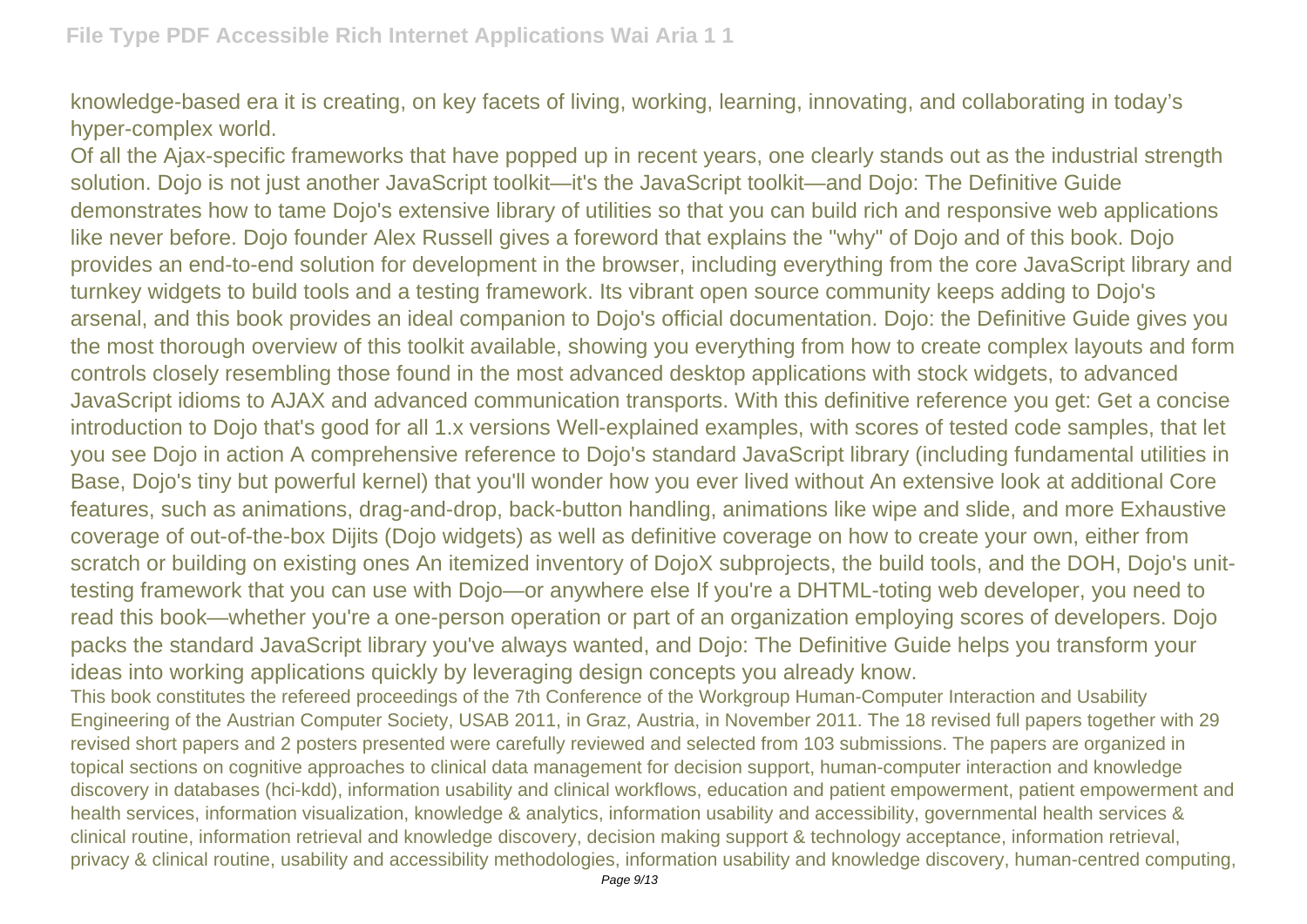and biomedical informatics in health professional education.

The four-volume set LNCS 8513-8516 constitutes the refereed proceedings of the 8th International Conference on Universal Access in Human-Computer Interaction, UAHCI 2014, held as part of the 16th International Conference on Human-Computer Interaction, HCII 2014, held in Heraklion, Crete, Greece in June 2014, jointly with 14 other thematically similar conferences. The total of 1476 papers and 220 posters presented at the HCII 2014 conferences was carefully reviewed and selected from 4766 submissions. These papers address the latest research and development efforts and highlight the human aspects of design and use of computing systems. The papers thoroughly cover the entire field of human-computer interaction, addressing major advances in knowledge and effective use of computers in a variety of application areas. The total of 251 contributions included in the UAHCI proceedings were carefully reviewed and selected for inclusion in this four-volume set. The 51 papers included in this volume are organized in the following topical sections: design for all methods, techniques, and tools; development methods and tools for universal access; user models, adaption and personalization; natural, multimodal and multisensory interaction and brain-computer interfaces.

This book provides HTML5 technologies for developing HTML5 Mobile hybrid mobile applications, primarily for self-directed learners who are comfortable with HTML/Javascript and who want to learn how to create mobile applications using HTML5 for Android and iOS. Readers will learn how to use CSS3 and HTML5 Canvas to render 2D shapes, apply transformations, and create animation effects. Readers will learn about JavaScript toolkits such as jQuery Mobile, PhoneGap, and D3 for creating HTML5 hybrid mobile applications. FEATURES \* Discusses various HTML5 APIs with Android and iOS \* Contains CSS3 and HTML5 Canvas graphics and animation effects \* Uses jQuery Mobile to develop hybrid HTML5 Mobile apps \* Uses PhoneGap to develop hybrid HTML5 Mobile apps \* Provides supplemental code samples and videos on the DVD eBook Customers: Companion files are available for downloading with order number/proof of purchase by writing to the publisher at info@merclearning.com.

"This book introduces a new professional in the context of the information science, technology, and management called an 'heuristic assessor of qualitative communicability in interactive systems'"--Provided by publisher.

Diverse learners with exceptional needs require a specialized curriculum that will help them to develop socially and intellectually in a way that traditional pedagogical practice is unable to fulfill. As educational technologies and theoretical approaches to learning continue to advance, so do the opportunities for exceptional children. Special and Gifted Education: Concepts, Methodologies, Tools, and Applications is an exhaustive compilation of emerging research, theoretical concepts, and real-world examples of the ways in which the education of special needs and exceptional children is evolving. Emphasizing pedagogical innovation and new ways of looking at contemporary educational practice, this multi-volume reference work is ideal for inclusion in academic libraries for use by pre-service and in-service teachers, graduatelevel students, researchers, and educational software designers and developers.

Web Application Design PatternsMorgan Kaufmann

Technological advances in the field of IT lead to the creation of new programs intended to merge the advantages of desktop-based programs with the advantages of Web-based programs in order to increase user accessibility and provide effective computer performance. Frameworks, Methodologies, and Tools for Developing Rich Internet Applications presents current research and analysis on the use of JavaScript and software development to establish new programs intended for the Web. With an in-depth look at computer and Web programming, this publication emphasizes the benefits and dynamic qualities of these emerging technologies. This book is an essential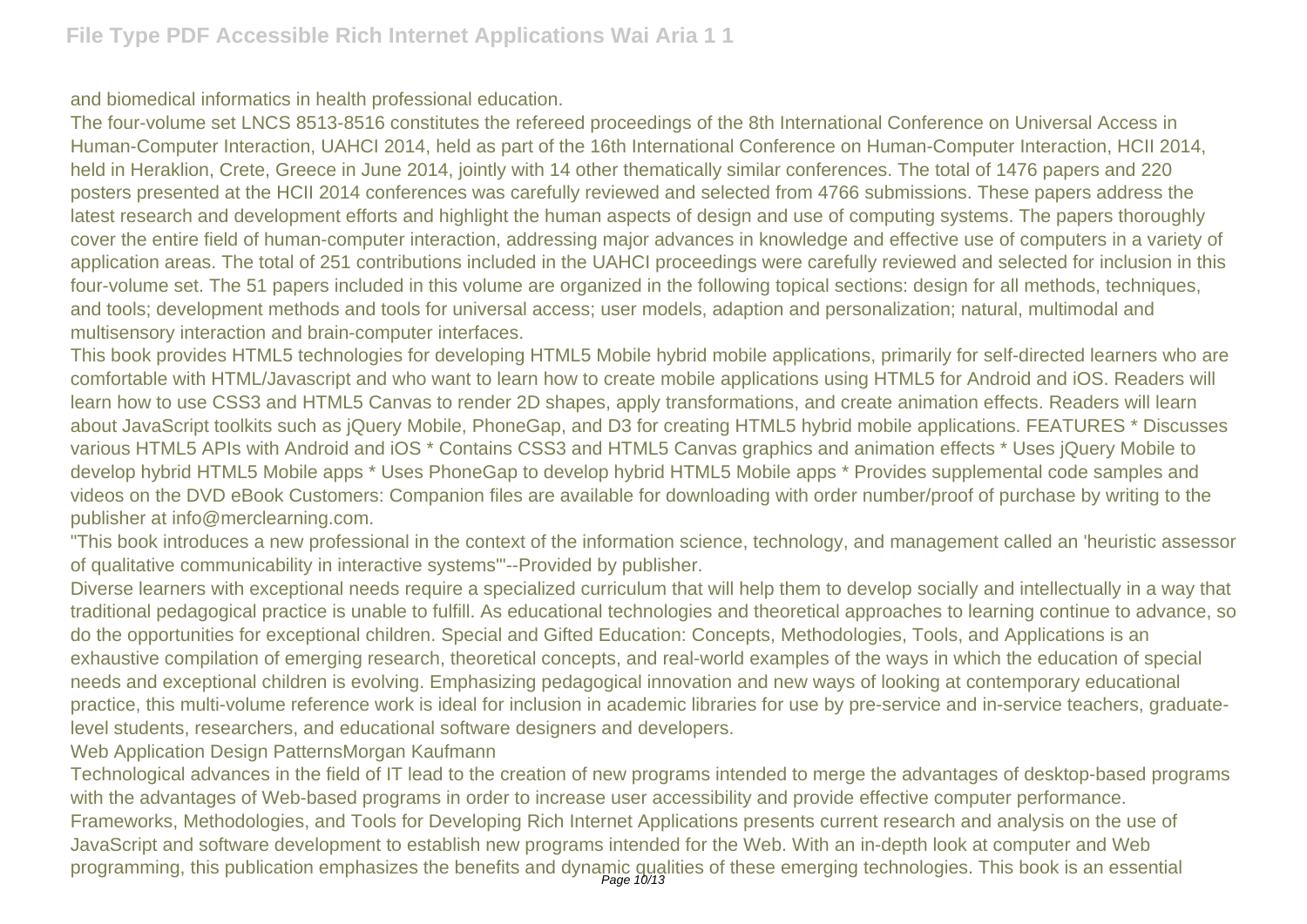reference source for academicians, researchers, students, practitioners, and professionals interested in understanding and applying the advances in the combined fields of Web engineering and desktop programming in order to increase computer users' visual experience and interactivity.

Pro HTML5 Accessibility helps designers come to grips with building exciting, accessible and usable web sites and applications with HTML5. The book covers how to use HTML5 in order to serve the needs of people with disabilities and older persons using assistive technology (AT). It aims to be a useful 'go-to' guide, providing practical advice. It takes several approaches, including a look at the new semantics of HTML5 and how to combine its use with authoring practices you know from using earlier versions of HTML. It also demonstrates how HTML5 content is currently supported (or not) by assistive technologies such as screen readers, and what this means practically for accessibility in your web projects. The HTML5 specification is huge, with new APIs and patterns that can be difficult to understand. Accessibility can also seem complex and nuanced if you have no experience interacting with people with disabilities. This book walks you though the process of designing exciting user interfaces that can potentially be used by everyone, regardless of ability. Accessibility is really a quality design issue, and getting it right is often more a matter of approach than having sophisticated, cutting-edge tools at your disposal. This book will be your companion in your journey to understand both HTML5 and accessibility, as the author has many years of experience as a designer and web developer working directly with people with all types of disabilities. He has been involved with the development of HTML5 from an accessibility perspective for many years, as a member of the W3C WAI Protocols and Formats working group (which is responsible for ensuring W3C specifications are serving the needs of people with disabilities) as well as the HTML5 Working Group itself. Introduces the new HTML5 specification from an accessibility perspective Shows how incorporating accessibility into your interfaces using HTML5 can have benefits for all users Explains how HTML5 is currently supported by assistive technologies like screen readers, and how to work around these limitations when developing

If you are in charge of the user experience, development, or strategy for a web site, A Web for Everyone will help you make your site accessible without sacrificing design or innovation. Rooted in universal design principles, this book provides solutions: practical advice and examples of how to create sites that everyone can use.

This three-volume set LNCS 5614-5616 constitutes the refereed proceedings of the 5th International Conference on Universal Access in Human-Computer Interaction - Addressing Diversity, UAHCI 2009, held as Part of HCI International 2009, in San Diego, CA, USA, in July 2009, jointly with 8 other thematically similar conferences. The revised papers presented were carefully reviewed and selected from numerous submissions. The papers accepted for presentation thoroughly cover the entire field of Human-Computer Interaction, addressing major advances in universal access namely interaction and support for people with sensory impairments, older users and technology interaction and support for people with cognitive impairments, design knowledge and approaches for accessibility and universal access. The market for mobile apps continues to evolve at a breakneck pace, as tablets join the parade of smartphones and feature phones. If you're an experienced web developer, this second edition of this popular book shows you how to build HTML5 and CSS3-based apps that access geolocation, accelerometer, multi touch screens and other features in these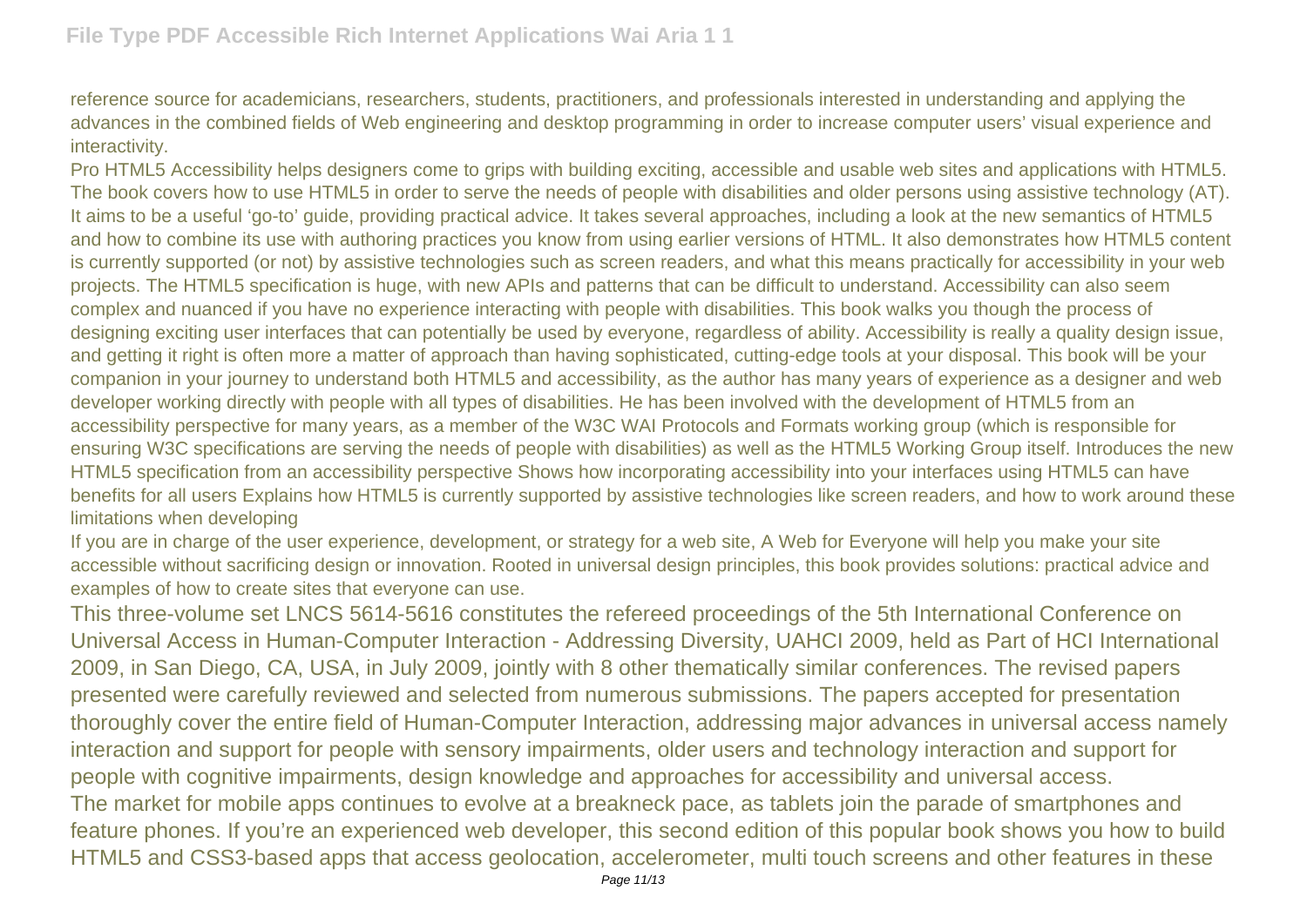mobile devices. You'll learn how to build a standard app core that you can extend to work with specific devices. You'll also discover how to deal with platform variations, browsers, native web platforms, HTML5 compatibility, design patterns for mobile development, and other issues. Learn how to use your existing web skills to move into mobile development Discover the particulars and pitfalls of building mobile apps with HTML5, CSS, and other standard web tools Create effective user interfaces in the mobile environment for touch and non-touch devices Understand variations among iOS, Android, Windows Phone, BlackBerry, and other mobile platforms Bypass the browser to create full screen and native web apps, e-books and Apache Cordova (PhoneGap) applications Build apps for the App Store, Google Play Store, Windows Marketplace, App World, and other online retailers

Welcome to the Proceedings of ICCHP 2010! We were proud to welcome participants from more than 40 countries from all over the world to this year's ICCHP. Since the late 1980s, it has been ICCHP's mission to support and reflect development in the field of "Assistive Technologies," eAccessibility and eInclusion. With a focus on scientific quality, ICCHP has become an important reference in our field. The 2010 conference and this collection of papers once again fulfilled this mission. The International Programme Committee, comprising 106 experts from all over the world, selected 147 full and 44 short papers out of 328 abstracts submitted to ICCHP. This acceptance ratio of about half of the submissions demonstrates our strict pursuit of scientific quality both of the programme and in particular of the proceedings in your hands. An impressive number of experts agreed to organize "Special Thematic Sessions" (STS) for ICCHP 2010. These STS help to bring the meeting into sharper focus in several key areas. In turn, this deeper level of focus helps to collate a state of the art and mainstream technical, social, cultural and political developments. Doctoral Thesis / Dissertation from the year 2013 in the subject Computer Science - Miscellaneous, , course: Computer Science and Engineering - Human Computer Interaction, language: English, abstract: This book addresses to some of the important issues, challenges and approaches related to web accessibility in context of visually impaired users. Speech is a convenient medium of interaction for visually challenged users, Internet accessibility for them is made possible by providing an alternative speech-based interface for human-computer interaction. Problems associated with speech based web interfaces are manifold. Most of the web content available today has been designed for the visual interface via graphical browsers. Screen Readers have been the primary tool for using internet by visually impaired. Unfortunately, most of the popular and workable screen readers are proprietary and bear a heavy price tag. Thus, Design and development of powerful yet affordable speech based interfaces would be certainly helpful in enhancing the overall Quality of Life of visually challenged.

"This book provides a comprehensive reference source on next generation Web technologies and their